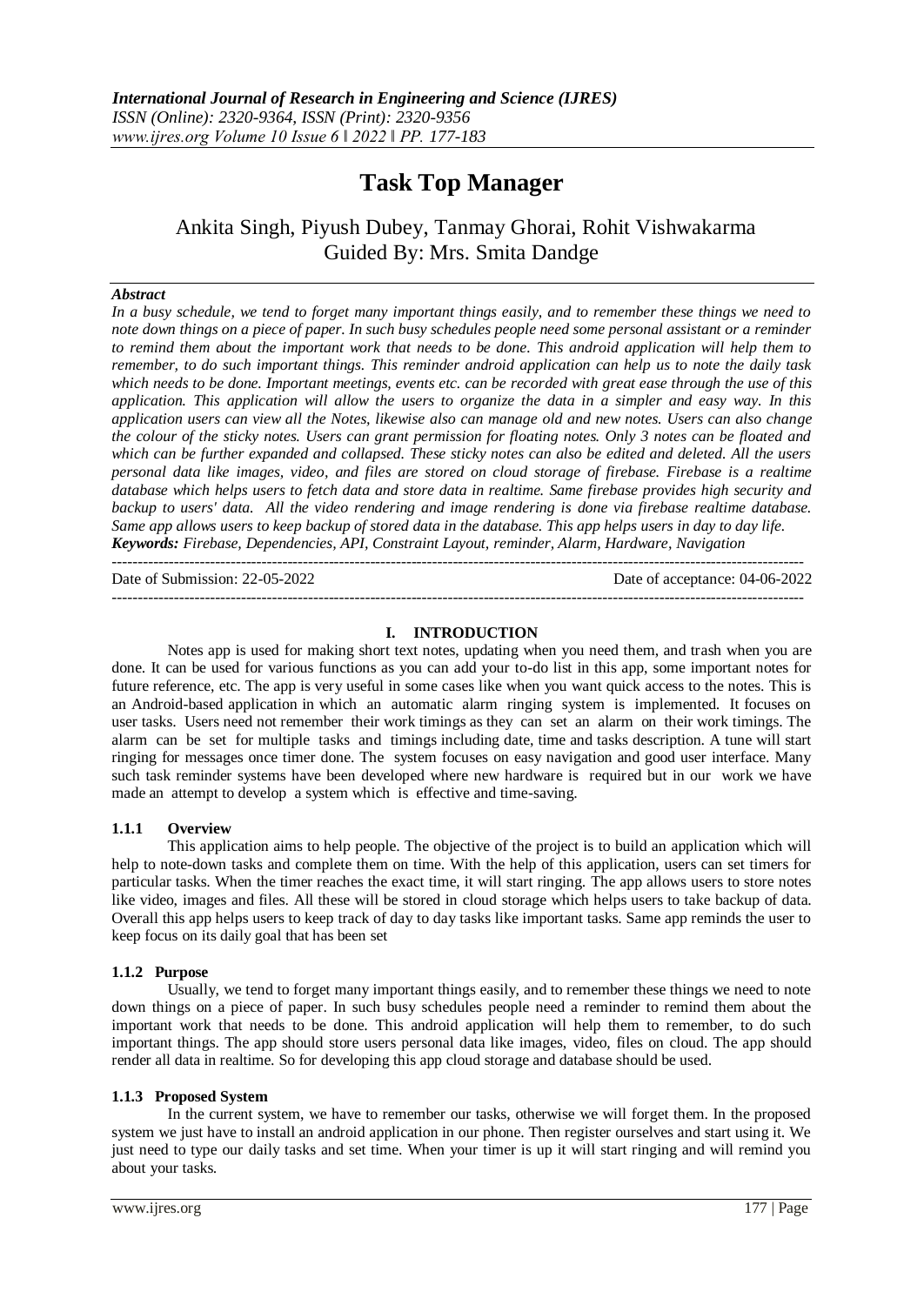The current system works manually and is quite time consuming. The main objective for this project is developing an android application so that we can set our tasks and the app will remind us of our tasks. Thus, the process of task management will become easier and less time consuming. Just to make current system more easy and effective we are developing an android application

Advantages -

- You will never forget the important meetings or tasks.
- You can also set a colour to the sticky note.
- Simple UI/UX.
- Real-time Data Storing & Processing.
- Highly Secured Database & Storage.
- You can add ideas and important things at any time.

Disadvantages -

- Only Android mobile users can use this application
- Internet is required for video/image rendering

#### **1.1.4 System Analysis**

Android Studio and Firebase are used for developing our project which are available everywhere. It provides the technical guarantee of accuracy, reliability and security. The current system development is technically feasible with all the resources needed for development of the apps as well as the maintenance of the same is easy.

#### **Requirement Analysis:-**

#### **Hardware requirements –**

Processor: 2.2 GHZ CPU RAM: 8 GB RAM Device: Android Phone

#### **Software Requirements –**

Development Tool: Android Studio Android O.S: Kit Kat & Above

#### **1.1.5 System Design**

#### **Front End -**

Android Studio is the official Integrated Development Environment (IDE) for Android app development, based on IntelliJ IDEA. On top of IntelliJ's powerful code editor and developer tools, Android Studio offers even more features that enhance your productivity when building Android apps, such as:

- A flexible Gradle-based build system
- A fast and feature-rich emulator
- A unified environment where you can develop for all Android devices
- Apply Changes to push code and resource changes to your running app without restarting your app
- Code templates and GitHub integration to help you build common app features and import sample code
- Extensive testing tools and frameworks
- Lint tools to catch performance, usability, version compatibility, and other problems
- C++ and NDK support
- Built-in support for Google Cloud Platform, making it easy to integrate Google Cloud
- Messaging and App Engine

#### **Back End -**

Firebase is a platform developed by Google for creating mobile and web applications. It was originally an independent company founded in 2011. In 2014, Google acquired the platform and it is now their flagship offering for app development.

Firebase evolved from Envolve, a prior startup founded by James Tamplin and Andrew Lee in 2011. Envolve provided developers an API that enables the integration of online chat functionality into their websites. After releasing the chat service, Tamplin and Lee found that it was being used to pass application data that were not chat messages. Developers were using Envolve to sync application data such as game state in real time across their users. Tamplin and Lee decided to separate the chat system and the real-time architecture that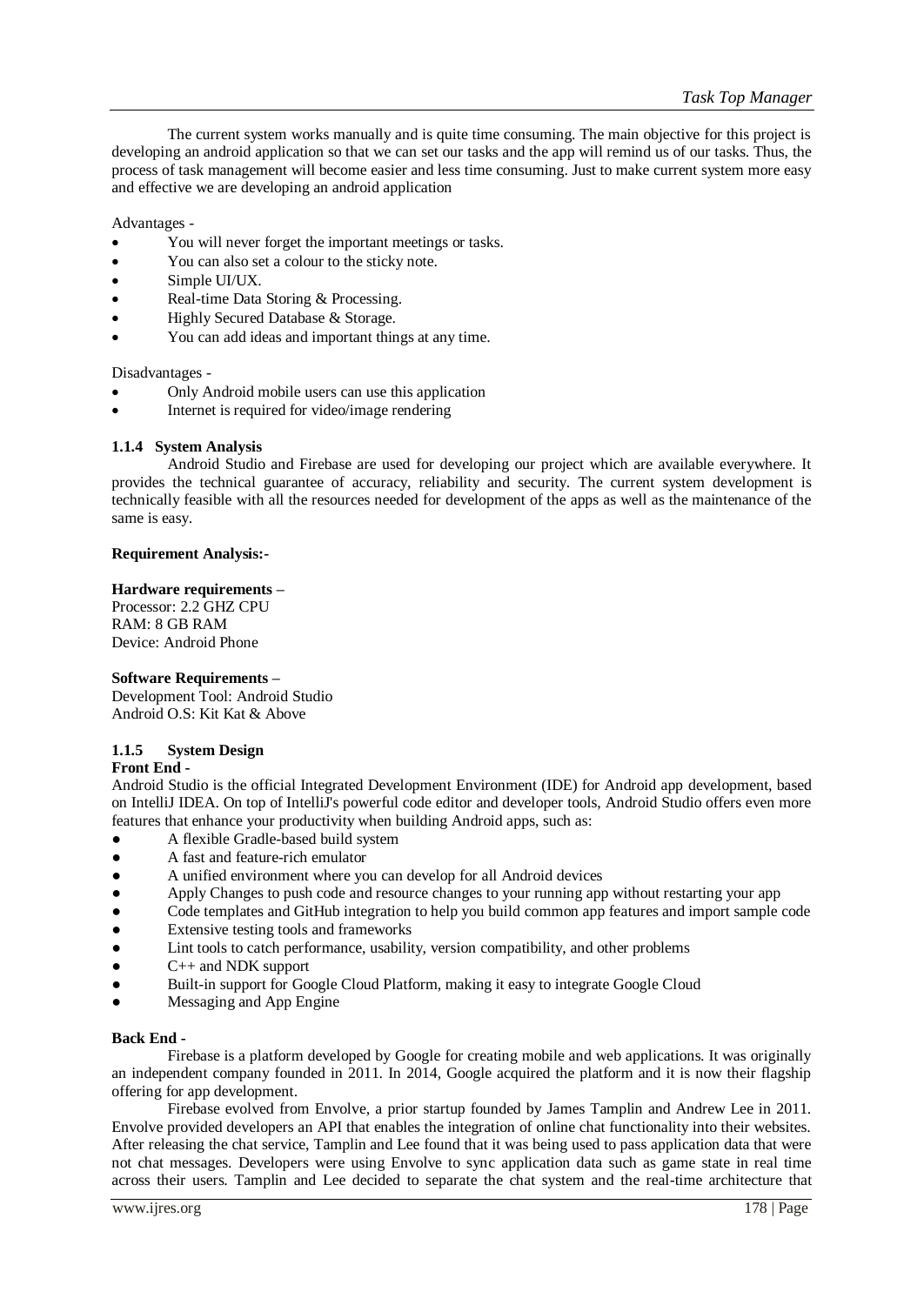powered it. They founded Firebase as a separate company in September 2011[4] and it launched to the public in April 2012.

Firebase's first product was the Firebase Real-time Database, an API that synchronizes application data across iOS, Android, and Web devices, and stores it on Firebase's cloud. The product assists software developers in building real-time, collaborative applications.

#### **1.1.6 Literature Survey**

#### **What is an Android Application?**

Android is a mobile operating system (OS) based on the Linux kernel and currently developed by Google. With a user interface based on direct manipulation, Android is designed primarily for touchscreen mobile devices such as smartphones and tablet computers, with specialized user interfaces for televisions (Android TV), cars (Android Auto), and wrist watches (Android Wear).

The OS uses touch inputs that loosely correspond to real-world actions, like swiping, tapping, pinching, and reverse pinching to manipulate on-screen objects, and a virtual keyboard. Despite being primarily designed for touchscreen input, it also has been used in game consoles, digital cameras, and other electronics. Android is the most popular mobile OS. As of 2013, Android devices sell more than Windows, iOS, and Mac OS devices combined, with sales in 2012, 2013 and 2014 close to the installed base of all PCs. As of July 2013 the Google Play-store has had over 1 million Android apps published, and over 50 billion apps downloaded.

A developer survey conducted in April–May 2013 found that 71% of mobile developers develop for Android. At Google I/O 2014, the company revealed that there were over 1 billion active monthly Android users (that have been active for 30 days), up from 538 million in June 2013.

#### **Literature survey:-**

Memorandum: A Mobile App for Efficient Note Keeping in Concurrent Multi-participant Human Subject Studies

Published in  $-13$  November 2017

Note keeping is an indispensable ingredient of successful research. Although traditionally performed on paper, recently the task is increasingly facilitated by Electronic Lab Notebooks, i.e., ICT programs that allow their users to make electronic observations in laboratory settings. When it comes to human subject studies (HSR), i.e., the scientific investigation of human beings for medical, behavioural or social purposes, it is sometimes the case that multiple study participants perform a certain task concurrently. In such concurrent multi-participant experiments, efficient note keeping is critical as it can help assure the quality of the collected data and filter out compromised cases. The current paper presents Memorandum, a novel configurable Android application that allows the assistants of medical, behavioral or social HSR experiments to quickly and easily keep notes about the study participants. The app, which has already been employed in a behavioural study involving 40 participants, is freely available via Google Play.

#### **1.1.7 Data Flow Diagram**

A data flow diagram (DFD) is a graphical representation of the "flow" of data through an information system, modelling its process aspects. A DFD shows what kind of information will be input to and output from the system, where the data will come from and go to, and where the data will be stored. The development of DFD'S is done in several levels. Each process in lower-level diagrams can be broken down into a more detailed DFD in the next level. The Top-level diagram is often called context diagram. It consist a single process bit, which plays vital role in studying the current system. The process in the context level diagram is exploded into other process at the first level DFD.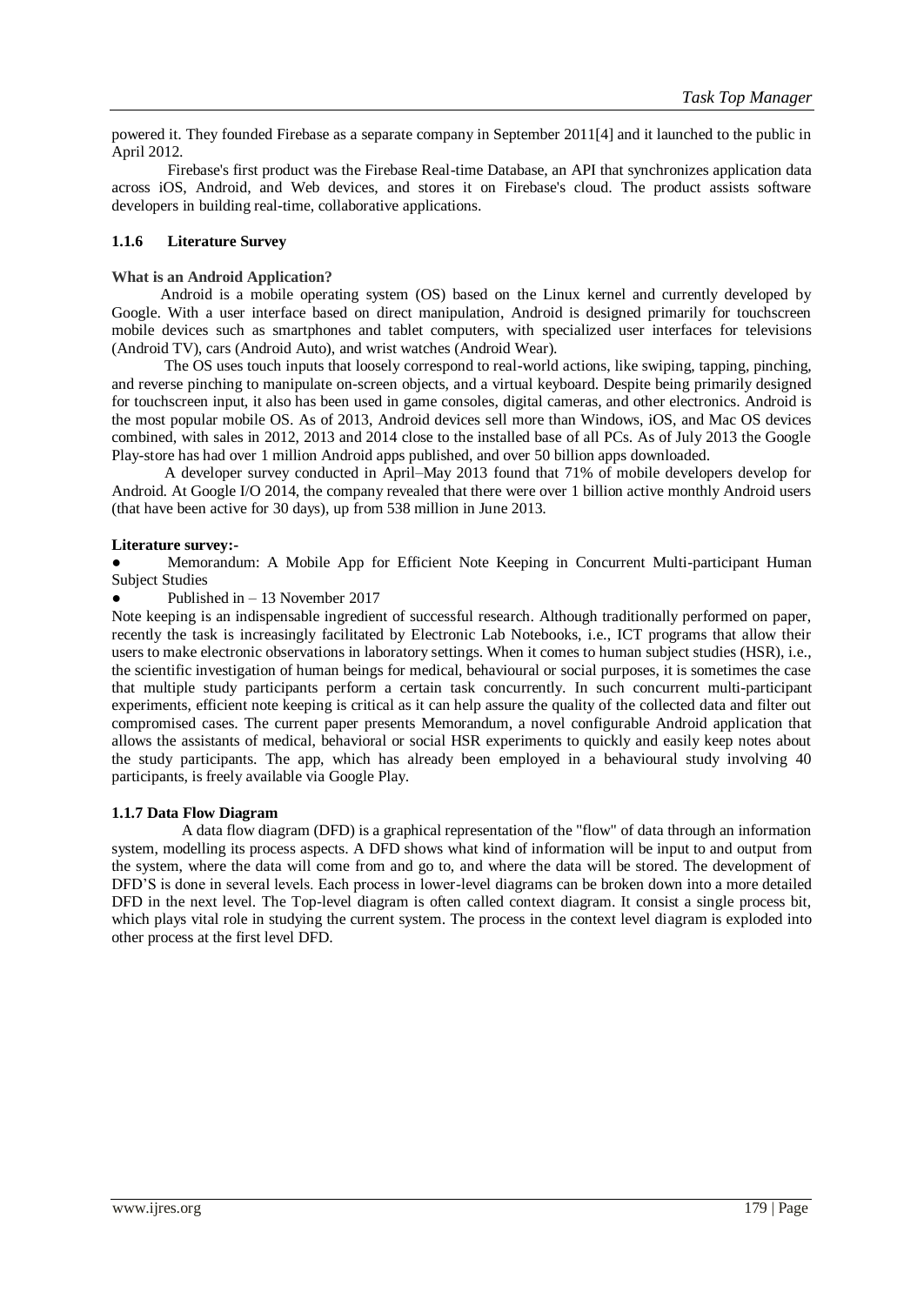## Level 0



### **LEVEL 1**



Level<sub>2</sub>

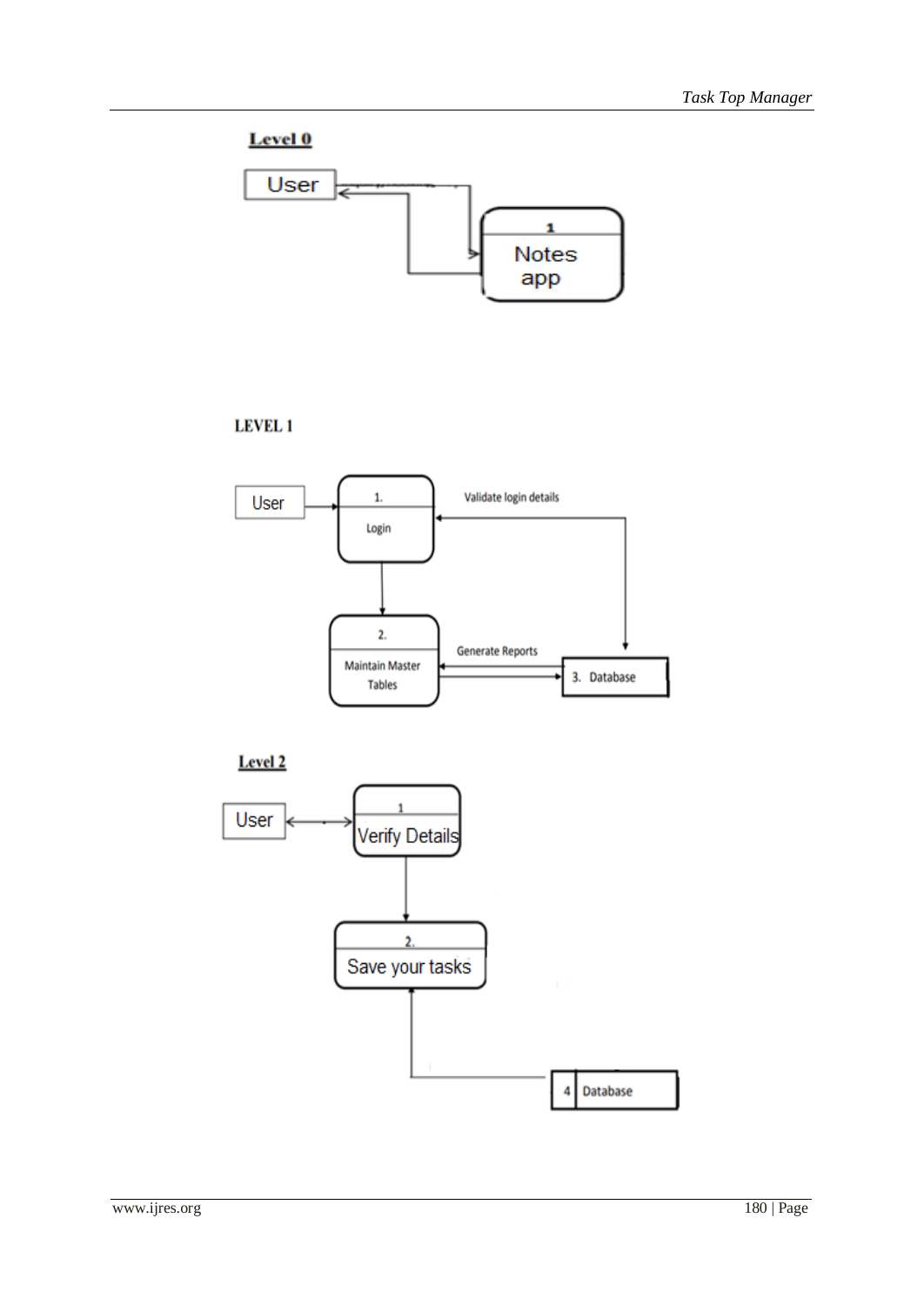### **1.1.8 System Architecture**



### **1.1.9 ER Diagram :**

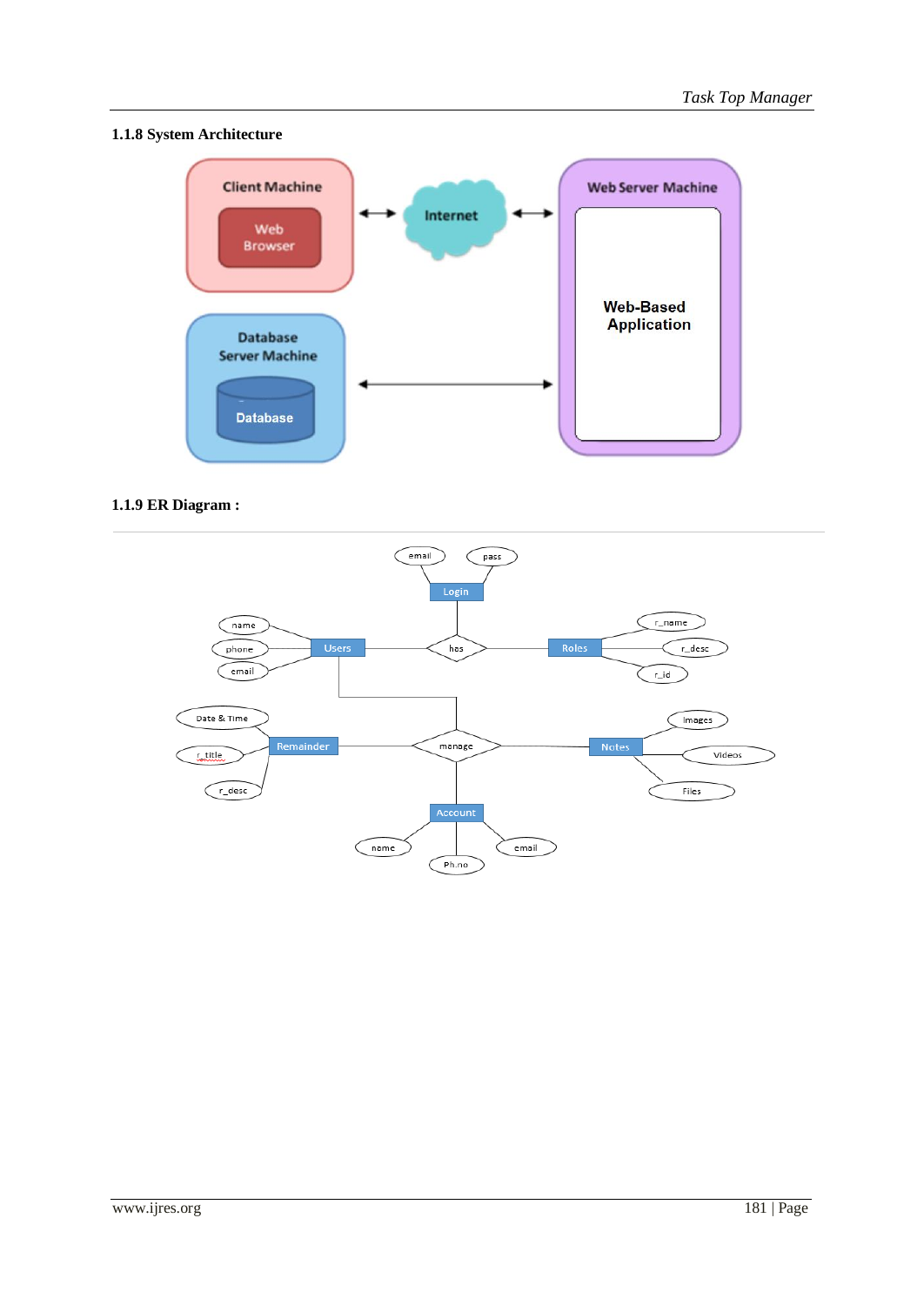#### **1.1.10 OUTPUT OF OUR APPLICATION**



![](_page_5_Picture_3.jpeg)

 $\Box$ 

 $\bullet$ 

Δ